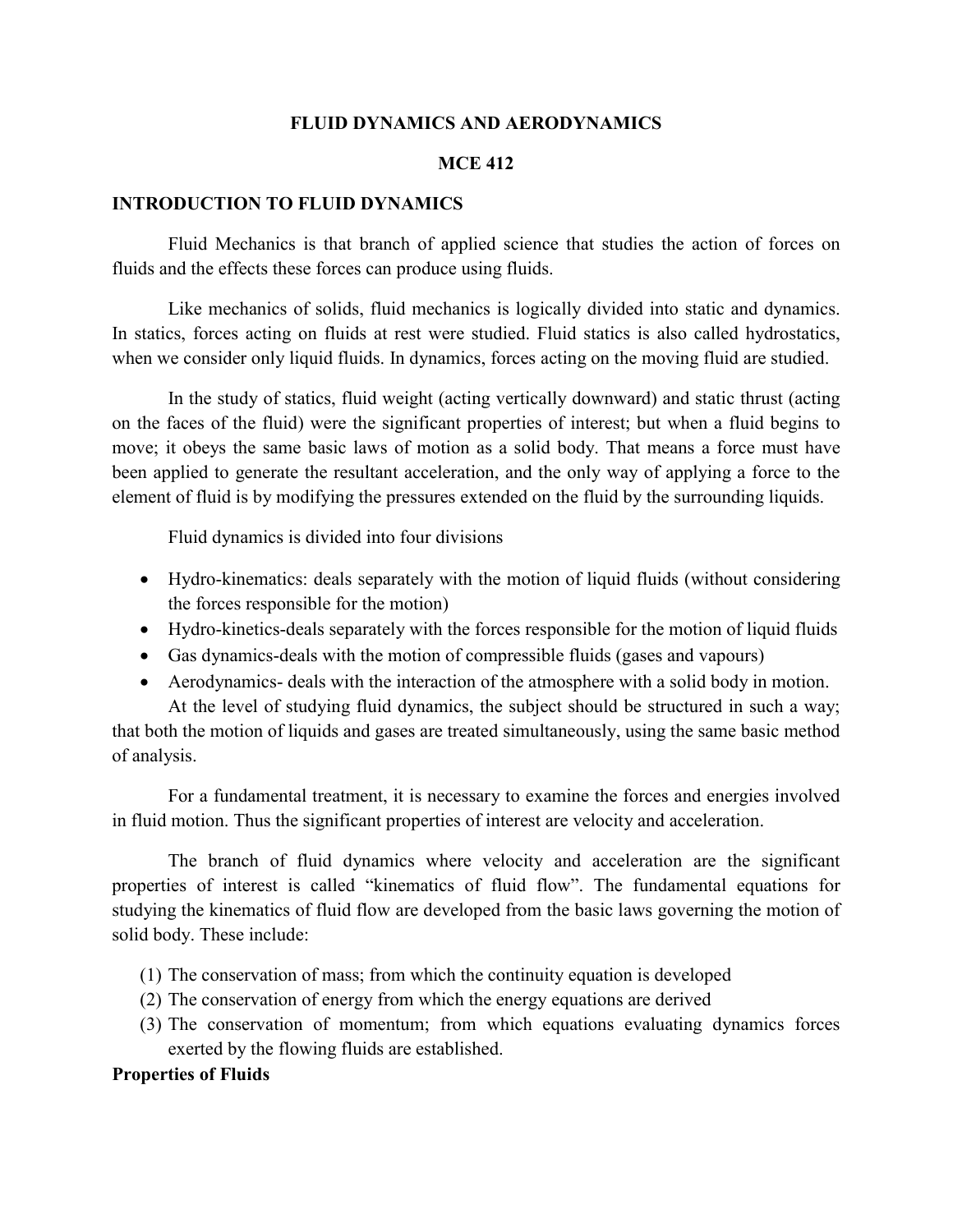- *Density or mass Density*: Density or mass density of a fluid is defined as the ratio of the mass of a fluid to its volume. Thus mass per unit volume of a fluid is called density. It is denoted by symbol e(rho). The unit of mass density in SI in  $kg/m<sup>3</sup>$  to its volume. It is denoted by the symbol w.
- *Specific volume*: Specific volume of a fluid is defined as the volume of a fluid occupied by a unit mass or volume per unit mass of a fluid is called specific volume. It is expressed as  $m^3/kg$ . It is commonly applied to gasses.
- *Specific gravity*: Specific gravity is defined as the ratio of the weight density (or density) of a fluid to the weight density (or density) of a standard fluid. It is a dimensionless quantity and is denoted by the symbol S.
- *Viscosity:* Viscosity is defined as the property of a fluid which offers resistance to the movement of one layer of fluid over another adjacent layer of the fluids. When two layers of a fluid at distance 'dy' apart, moves over each other at different velocities, say  $u + du$ as shown below, the viscosity together with relative velocity causes a shear stress acting between the fluid layers.



Velocity variation near a solid boundary

The top layer causes a shear stress on the adjacent lower layer while the lower layer causes a shear stress on the adjacent top layer. This shear stress is proportional to the rate of change of velocity with respect to y. it is denoted by symbol  $\tau$  (Tau)

Mathematically, 
$$
\tau \propto \frac{du}{dy}
$$
  
Or  $\tau = \mu \frac{dy}{dy}$ 

# **Types of Fluids**

Fluids may be classified into the following types: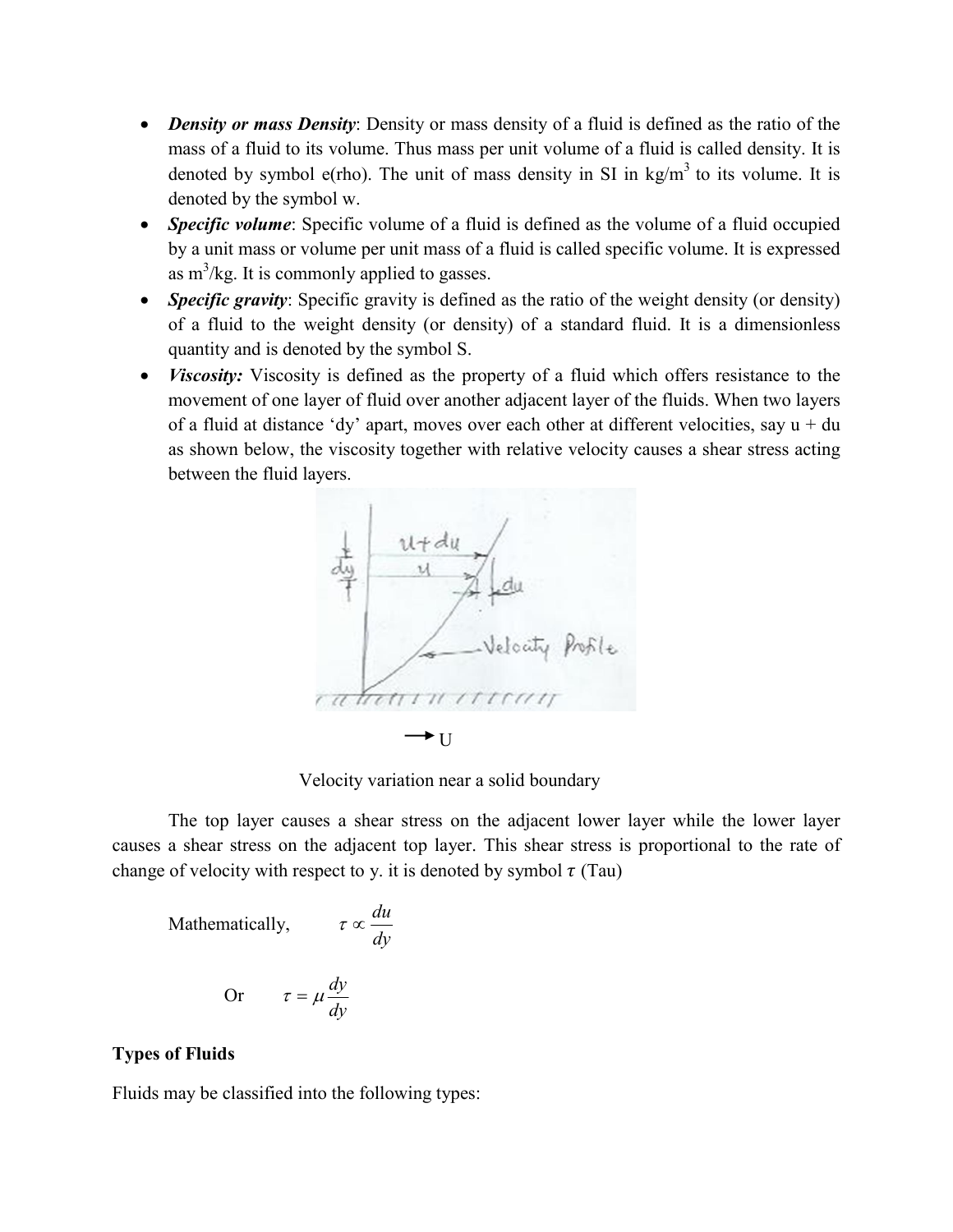- Ideal fluid: A fluid, which is incompressible and having no viscosity, is known as an ideal fluid. An ideal fluid is only an imaginary fluid . All existing fluids have some viscosity.
- Real fluid: A fluid which possesses viscosity is known as real fluid. All the fluids, in actual practice are real fluids.
- Newtonian Fluids: A real fluid in which the shear stress is directly proportional to the rate of shear strain (or velocity gradient) is known as Newtonian fluid.
- Non-Newtonian fluid: A real fluid in which the shear stress is not proportional to the rate of shear strain (or velocity gradient) is known as a Non-Newtonian fluid.
- Ideal plastic fluid. A fluid in which shear stress is more than the yield value and shear stress is proportional to the rate of shear strain (or velocity gradient is known as an ideal plastic fluid.

# **Methods for studying or describing fluid flow patterns/movement of flow**

There are two methods for studying the movement of flow. One is a method which follows arbitrary particle with its kaleidoscopic changes in velocity and acceleration. This is called the Lagrangian method. The other is a method by which, rather than following any particular fluid particle, changes in velocity and pressure are studied at fixed positions in space x,y,z and at time t. This method is called the Eulerian method. Nowadays the latter method is more common and effective in most cases.

## **The Lagrangian method**

The langrangian method is best illustrated using the solid body mechanics. In the solid body mechanics, we are used to describing the motion of a body in terms of its position, versus time.

The langrangian method is commonly used for studying the kinematics of solids where it is convenient to identify a discrete, particle e.g. Centre of mass of spring-mass system and to determine the subsequent history of its movement in time. The langrangian method when applied to a fluid body as a continuum of particle the method becomes extremely cumbersome. Hence, it is necessary to adopt a different method.

In a fluid body it is necessary to observe the motion of the fluid particle as they pass a given location in the flow field. Unlike a solid body, when a fluid body moves from one position to the next, it is usually deforms continuously. Therefore, in order to describe completely the motion of a fluid body, it is necessary to account for its deformation as well as its translation and rotation.

In addition, it is often necessary to determine the velocity and pressure distribution about a fluid body with given size and shape. Information about the flow is required at specified location in the flow field. The method of analysis that seek to analyse the motion of fluid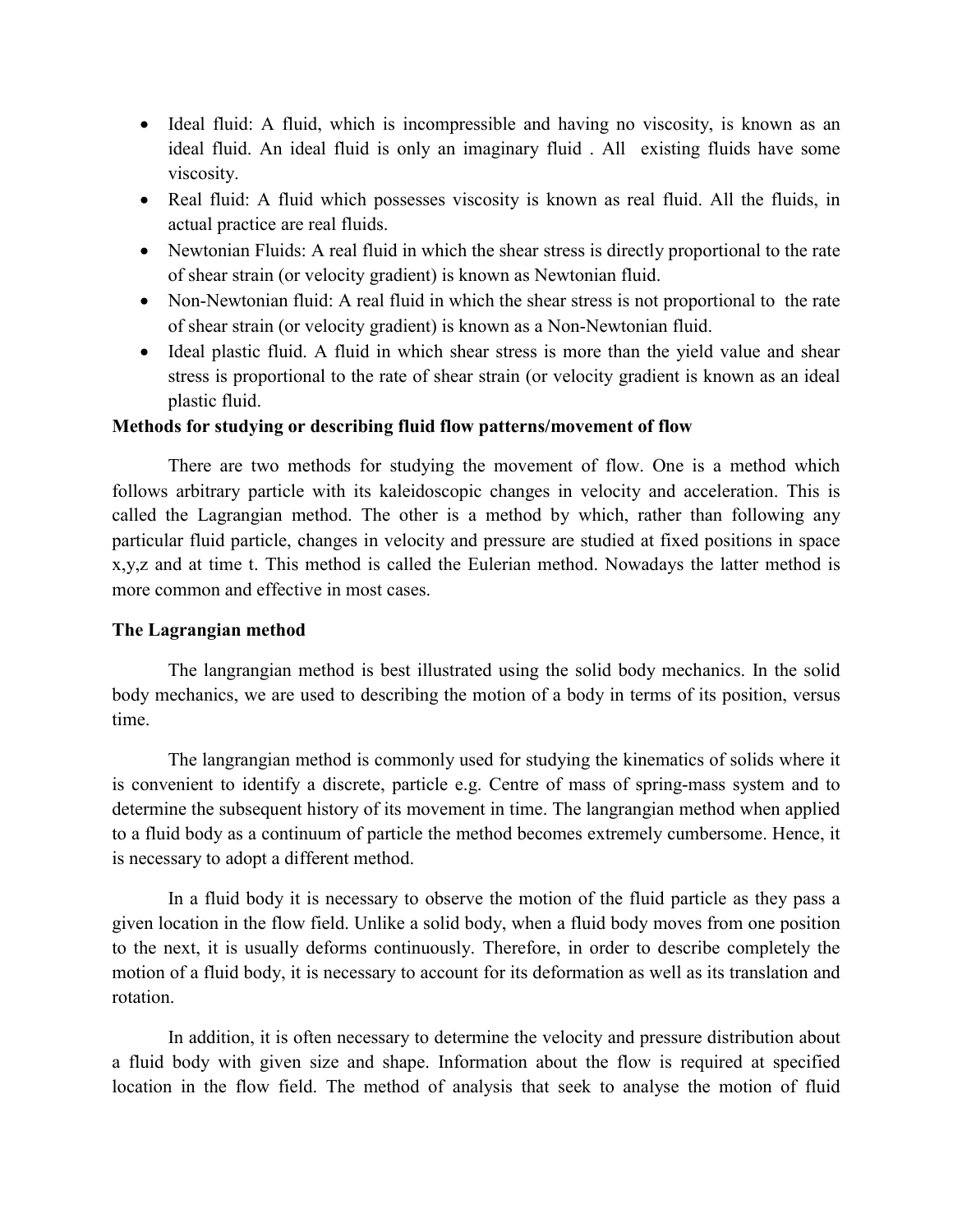particles (as a body) as the fluid body pass a given location is called Eulerian method or the control volume method.

# **The Eulerian Method**

The Eulerian method, generally called the "Control Volume" method enables one to fix attention at discrete point without regards to the identity of the individual particles of fluid occupying these points at a givens instant. In using the Eulerian method, the observer notes the flow characteristic in the vicinity of a fixed point as particles pass by.

The description of the entire flow field is essentially an instantaneous picture of the velocities and accelerations of every particles as a body.

The main difference between the Lagrangian and the Eulerian method lie in the fact:

- (1) In the langrangian approach, the coordinates of the particles are represented as functions of time and hence they are dependent variables.
- (2) In the Eulerian approach, the particle velocities as a body at various points are given as functions of time and hence they are independent variables.

To apply the Eulerian method, first, a relationship between the two basic methods (the langrangian and the Eulerian methods) would have to be developed.

Second, since the laws governing the motion of solid body also apply to fluid body, these laws have to be adopted to the motion of fluid.

In Langrangian description, one essentially follows the history of individual fluid particles (see the figure below). Consequently, the two independent variables are taken as time and a label for fluid particles. The label can conveniently be taken as the position vector a of the particle at some reference time  $t = 0$ . In this description, any flow variable F is expressed as F(a,t). In particular, the position vector is written as  $r = r(a,t)$ , which represents the location at t of a particle whose position was a at  $t = 0$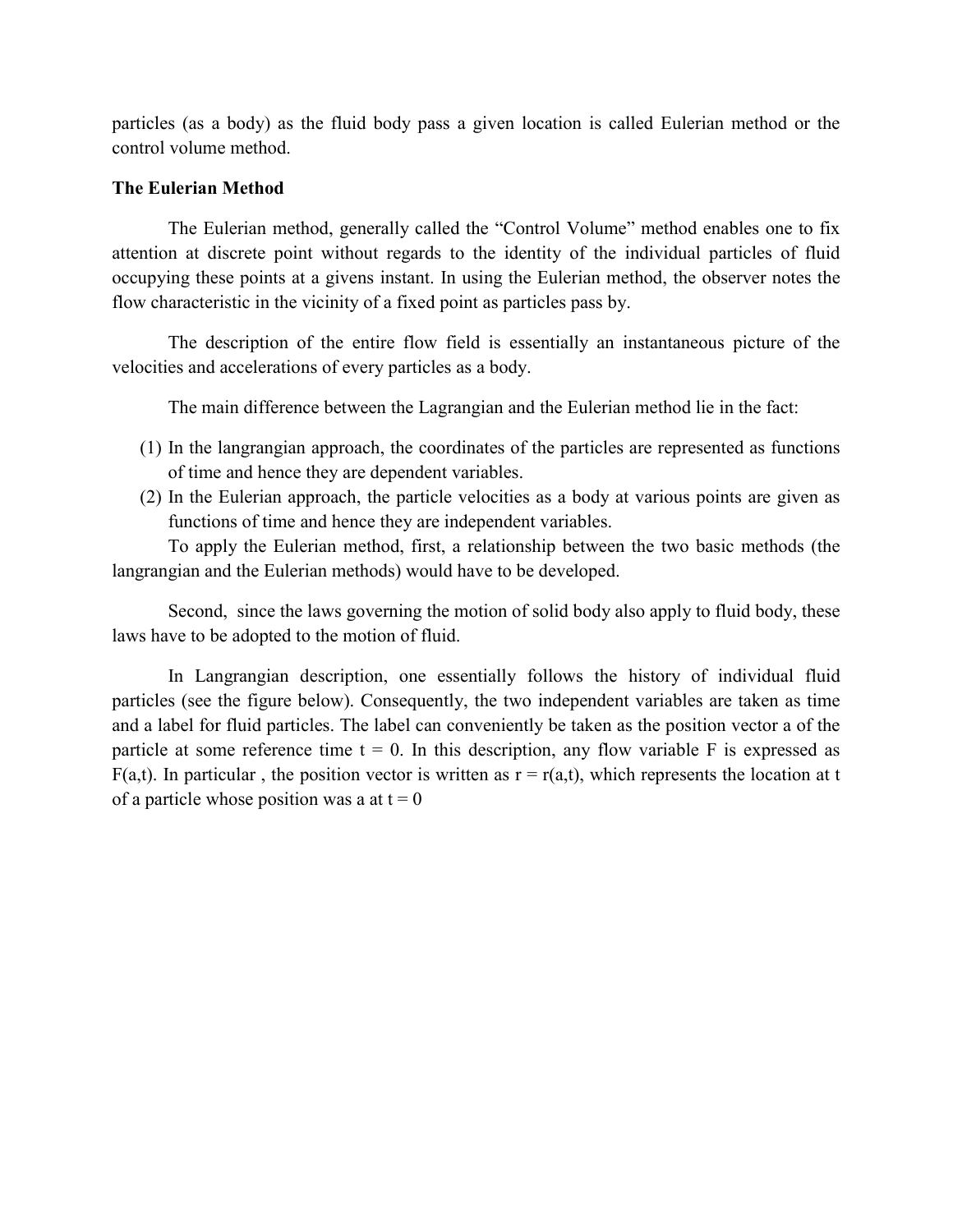

Particle – Langrangian description. Independent variables (a,t); dependent variables: r (a,t),  $u=(\partial r/\partial t)_a$   $e=\rho(a,t)$  and so on.

In the Eulerian description, one concentrates on what happens at a spatial point  $r^1$ , so that the independent variables are taken as  $r^1$  and  $t^1$ . (Here the primes are meant to distinguish Langrangian dependent variables from Eulerian independent variables). Flow variables are written, for example as  $F(r^1,t^1)$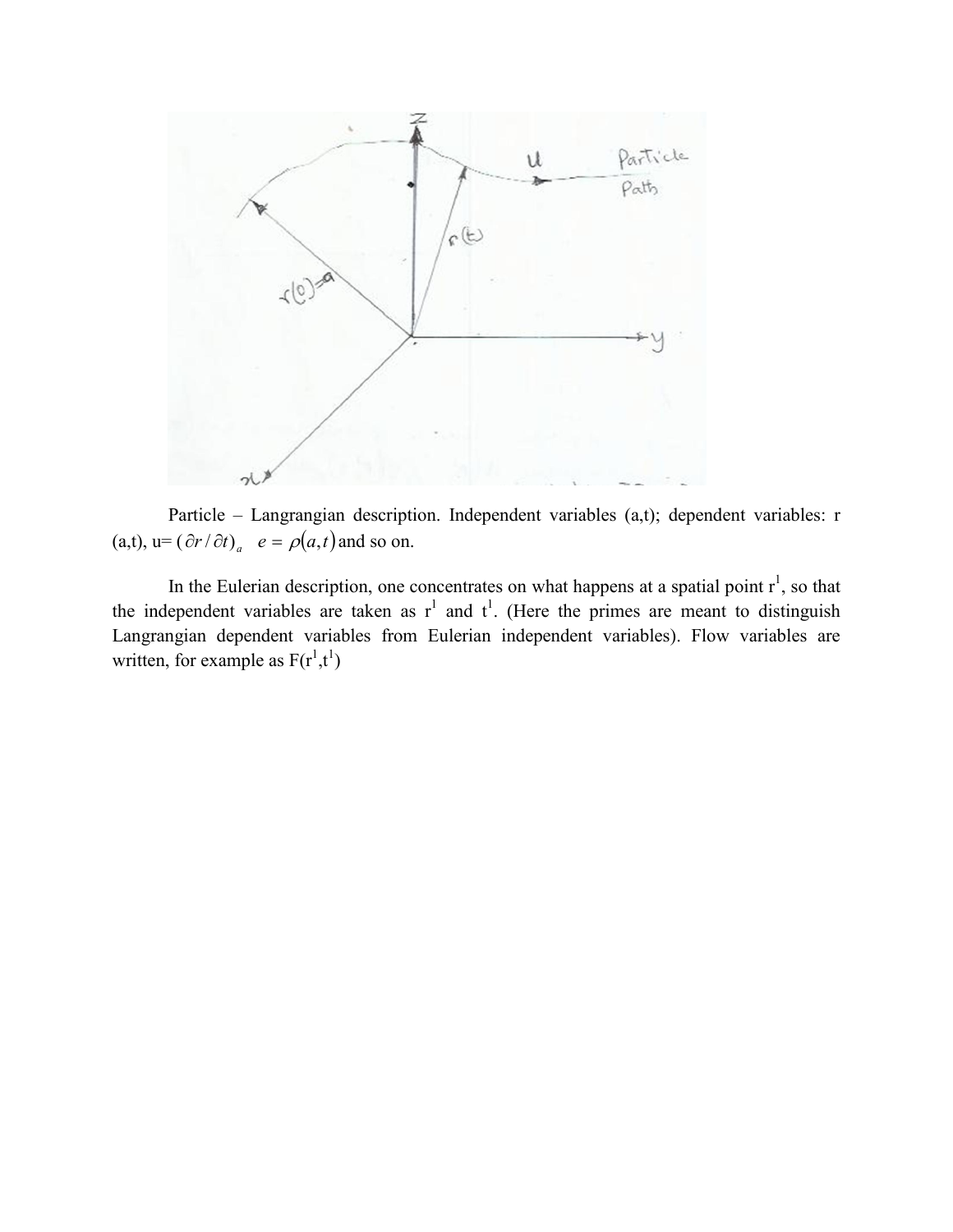

Field-Eurlerian description. Independent variables  $(x^1, y^1, z^1, t^1)$  dependent variable :  $u(r^1, t^1), \rho(r^1, t)$  and so on.

The velocity and acceleration of a fluid particle in the Lagrangian description are simply the partial time derivatives as the particle identity is kept constant during the differentiation.

$$
u = \partial r / \partial t
$$
, acceleration  $a = \partial u / \partial t = \partial^2 r / \partial t^2$ 

## **Basic Scientific Laws used in the Analysis of fluid flow**

As noted earlier in the introduction, the basic laws are related to the conservation of: mass, momentum and energy.

- (i) **Law of conservation of Mass**: This law when applied to a control volume states that the net mass flow through the volume will equal the mass stored or removed from the volume. Under conditions of steady flow this will mean that the mass leaving the control volume should be equal to the mass entering the volume. The determination of flow velocity for a specified mass flow rate and flow area is based on the continuity equation derived on the basis of this law.
- (ii) **Newton's law of motion**: These are basic to any force analysis under various conditions of flow. The resultant force is calculated using the condition that it equals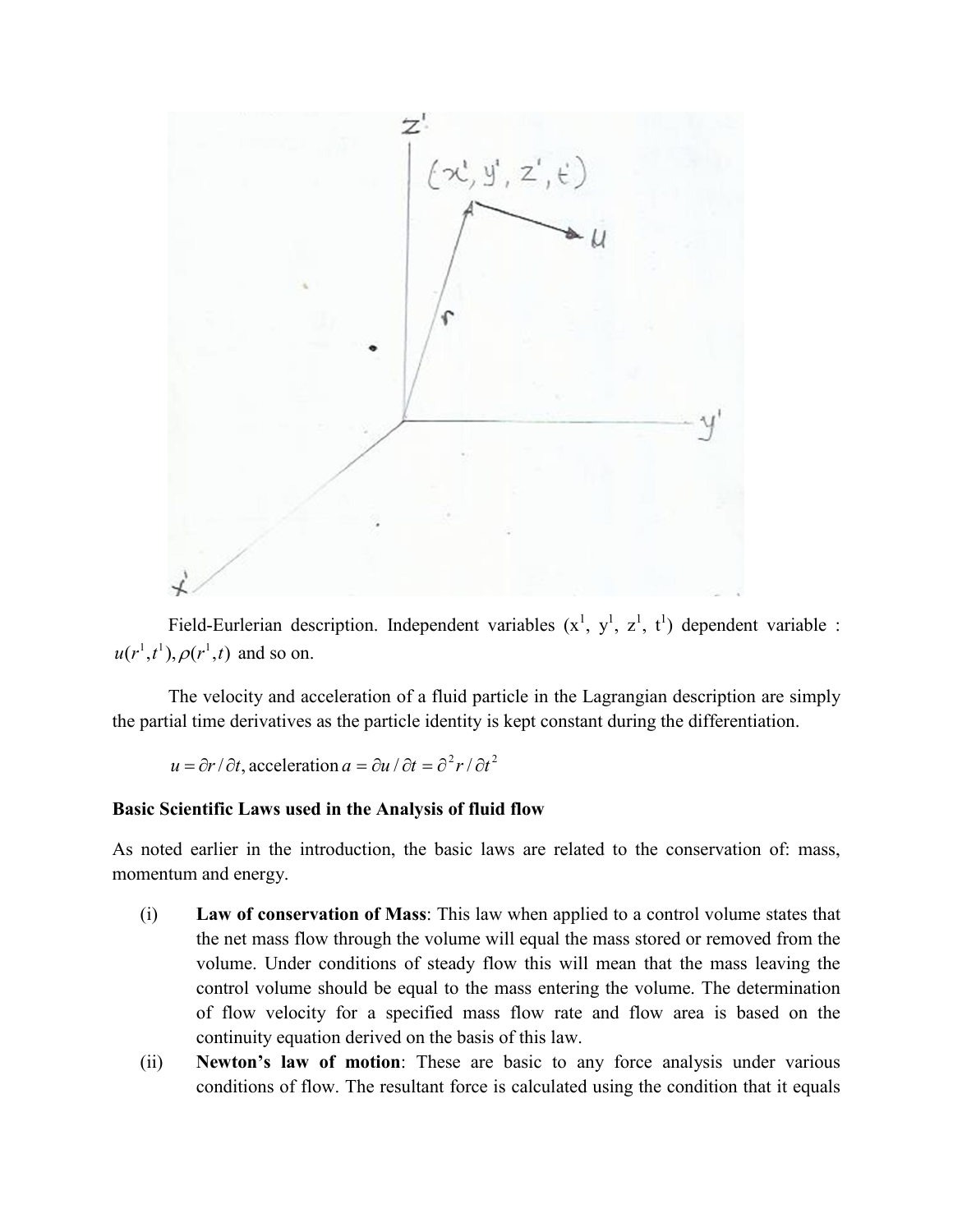the rate of change of momentum. The reaction on surfaces are calculated on the basis of these laws. Momentum equation for flow is derived based on these laws.

(iii) **Law of Conservation of Energy:** Considering a control volume, the law can be stated as "the energy flow into the volume will equal the energy flow out of the volume under "steady conditions". This also leads to the situation that the total energy of a fluid element in a steady flow field is conserved. This is the basis for the derivation of Euler and Bernoulli equations for fluid flow.

**Note:** A control volume by definition is a volume fixed with respect to a coordinate system in a flow field.

# **Fundamental Definition of Fluid Particles**

To describe a fluid particle in a flow, there must exist a flow field. This is a region in which the flow is defined in terms of space and time co-ordinate.

Generally, a fluid consists of a large number of individual particles moving in the general direction of flow, but usually not parallel to each other.

The velocity of any particle is a vector quantity having magnitude and direction which may vary from movement to movement. Thus, we have the following description of fluid particle and the flow fluid.

- (i) Path Line: This is the path followed by a particle in the flow fluid. At any given time, the positions of the successive particles can be joined by a curve.
- (ii) Streamline: This is a curve joining the positions of successive particles in a flow field. The curve is tangential to the direction of motion of the particle at that instant, and it is ordinary in three dimensions. In other words, the curve where the tangent at each point indicates the direction of fluid at that point is a streamline.



A stream line

In a flow field, the velocity of a particle at any point on a stream line is tangential to it, so there can be no flow across a stream line. A stream line therefore shows the direction of the velocity vector at any instant.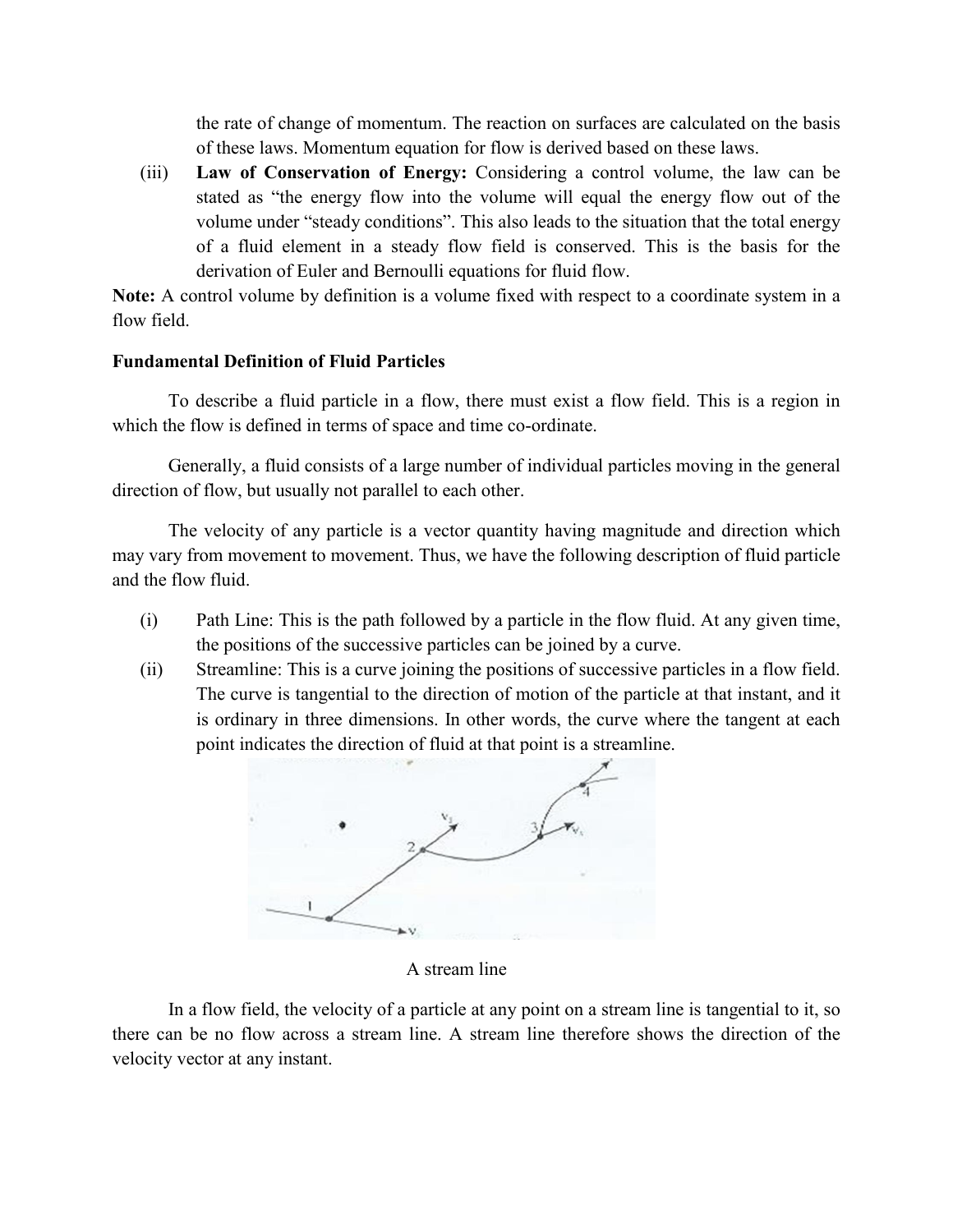(iii) Stream tube: This is an imaginary flow passage formed by a number of adjacent stream lines. This tube is forced by drawing through every point on the circumference of a small area in the flow field.



Stream tubes



Path lines and Streak lines

If the cross-sectional area of the stream tube is small enough for the velocity to be considered constant, the flow passage is called a "stream filament".

(iv) Streak line: This is a line of fluid particles, all of which passed through the same point in the flow field at a previous time.

In experimental work, streak lines are obtained by injecting dye, smoke or particles into the moving fluid and observing the subsequent flow pattern.

## **Nature or types of fluid flow**

There are many ways to classify fluid flow problems, the following are some general categories: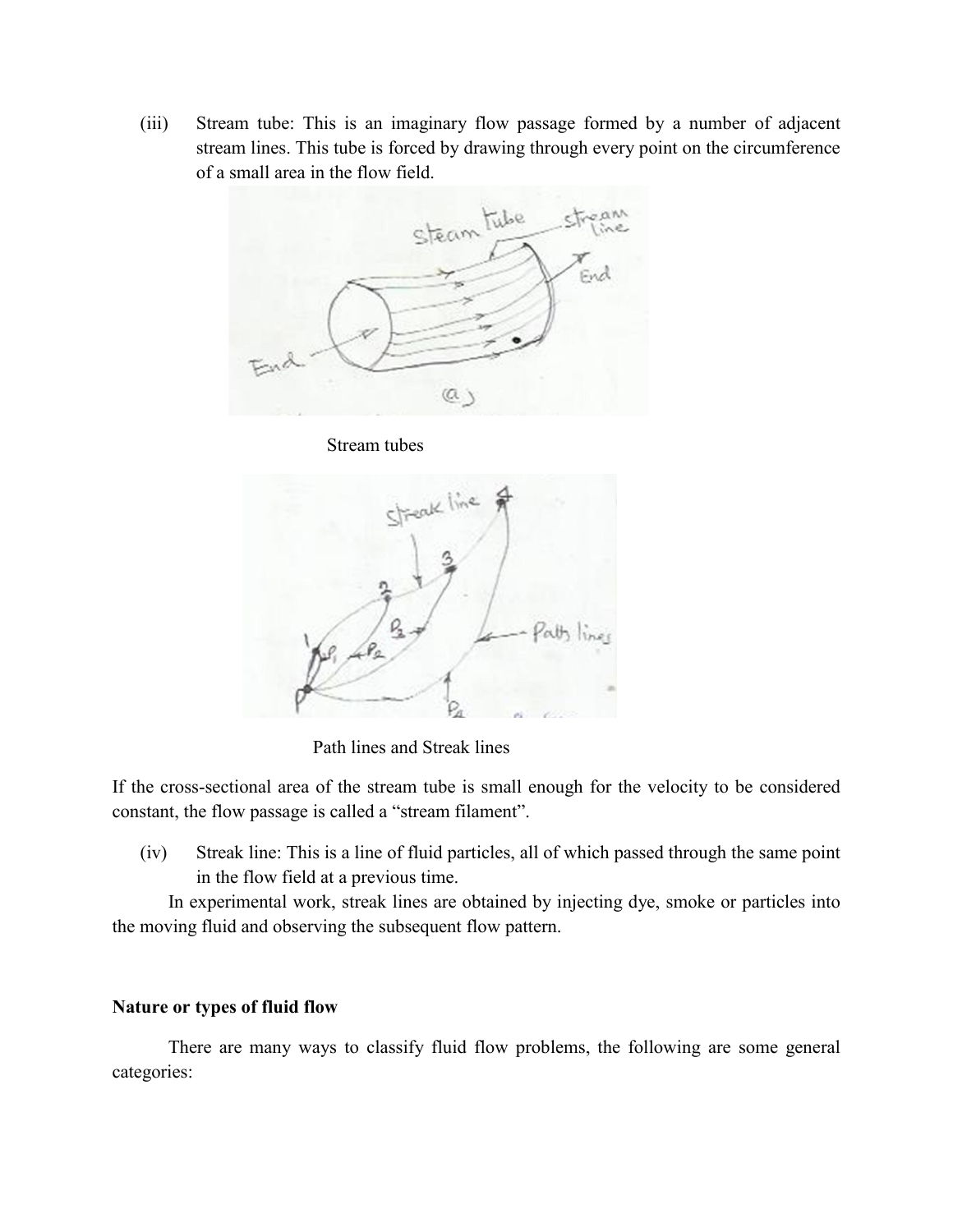### - **Steady and Unsteady flow**

Steady flow is defined as that type of flow in which the fluid characteristics like velocity, pressure, density, etc at a point do not change with time. Thus, for steady flow,

$$
\left(\frac{\partial v}{\partial t}\right)_{x_o, y_o, z_o} = o, \left(\frac{\partial p}{\partial t}\right)_{x_o, y_o, z_o} = o, \left(\frac{\partial e}{\partial t}\right)_{x_o, y_o, z_o} = o
$$

Where  $(x_a, y_a, z_a)$  is a fixed point in fluid field

Unsteady flow is that type of flow, is that type of flow in which the velocity, pressure and density at a point changes with respect to time. For unsteady flow,

$$
\left(\frac{\partial v}{\partial t}\right)_{x_o, y_o, z_o} \neq o, \left(\frac{\partial p}{\partial t}\right)_{x_o, y_o, z_o} \neq o \text{ e.t.c}
$$

## - **Uniform and Non-Uniform flows**

Uniform flow is defined as that type of flow in which the velocity at any given time does not change with respect to space (i.e. length of direction of the flow). For uniform flow

$$
\left(\frac{\partial v}{\partial s}\right)_{t=\text{const} \tan t} = o
$$

Where  $\partial v =$ change of velocity

 $\partial s$  = Length of flow in the direction S

This statement implies that other fluid variables do not change with distance. Thus,

$$
\frac{dv}{ds} = o, \frac{\partial p}{\partial s} = o, \frac{\partial \rho}{\partial s} = o
$$

Also, in a uniform flow, the velocity (v) is identically same at all points at a given instant. For instance, flow of liquid under pressure through pipelines of constant diameter is uniform flow whether the flow is steady or unsteady.

Non-uniform flow is that type of flow in which the velocity at any given time changes with respect to space. Thus for non-uniform flow.

$$
\left(\frac{\partial v}{\partial s}\right)_{t=\text{constan }t} \neq o
$$

## - **Laminar and Turbulent flows**

Laminar flow is derived as that type of flow in which the fluid particles more along well-defined paths or streamline and all the streamlines are straight and parallel. Thus the particles moves in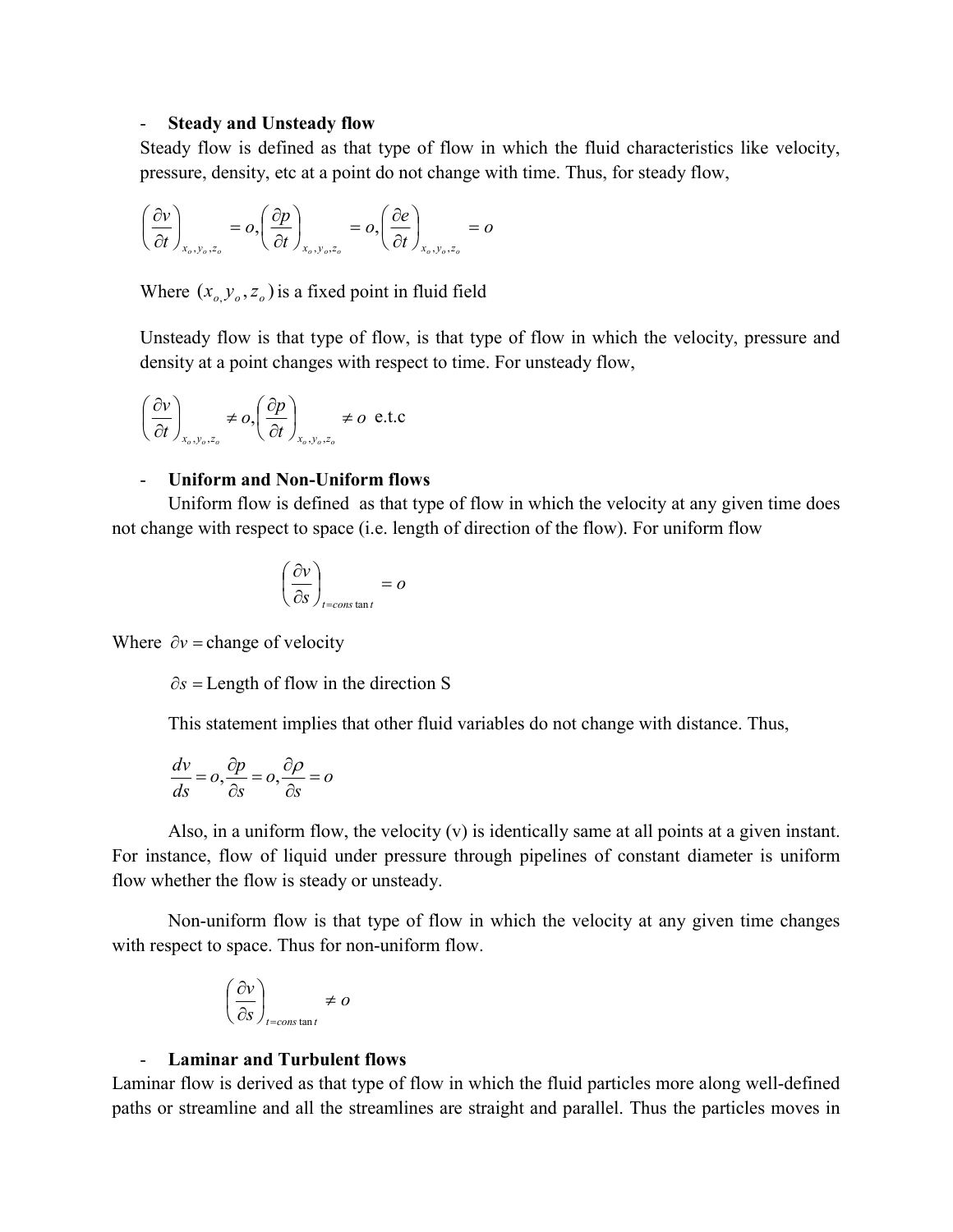laminars or layers sliding smoothly over the adjacent layer. This type of flow is also called streamline flow or viscous flow.

Turbulent flow is that type of flow in which the fluid particles moves in a zig-zig or disorderly manner, occupying relative positions in successive cross-section. To determine whether a flow is laminar or turbulent, Osborne Reynolds Number (Re) as

$$
Re = \frac{\rho v d}{\mu} = \frac{v d}{v} = v \frac{(4R)}{v}
$$

Where,  $\rho$  = Density of the fluid

 $v =$ *velocity*  $d = A$  typical dimension of the flow passage (for a pipe,  $d =$  diameter of the pipe)  $\mu$  = Dynamic velocity of the fluid

In particular, whenever the velocity is the critical velocity  $V_c$ ,  $Re =$ *v*  $\frac{V_c d}{dt}$  is called critical

Reynolds number.

# - **Compressible and Incompressible**

In general, liquid is called an incompressible fluid and gas as a compressible fluid. A flow is classified as being compressible, depending on the level of variation of density during flow. Compressible flow is that type of flow in which the density of the fluid changes from point to point.

Incompressible flow is that type of flow in which the density is constant for the fluid flow.

# - **Internal and External flow**

A fluid flow is classified as being internal or external, depending on whether the fluid flows is in a confined space or over a surface. The flow of an unbounded fluid over a surface such as a plate, a wire, or a pipe is external flow. The flow in a pipe or duct is internal flow if the fluid is completely bounded by a solid surface.

# - **Viscous and Inviscid Regions of Flow**

When two fluid layers moves relative to each other, a frictional force develops between them and the slower layer tries to slow down the faster layer. This internal resistance to flow is qualified by the property viscosity which is a measure of internal stickiness of the fluid. Flows in which the frictional effects are significant are called viscous flows.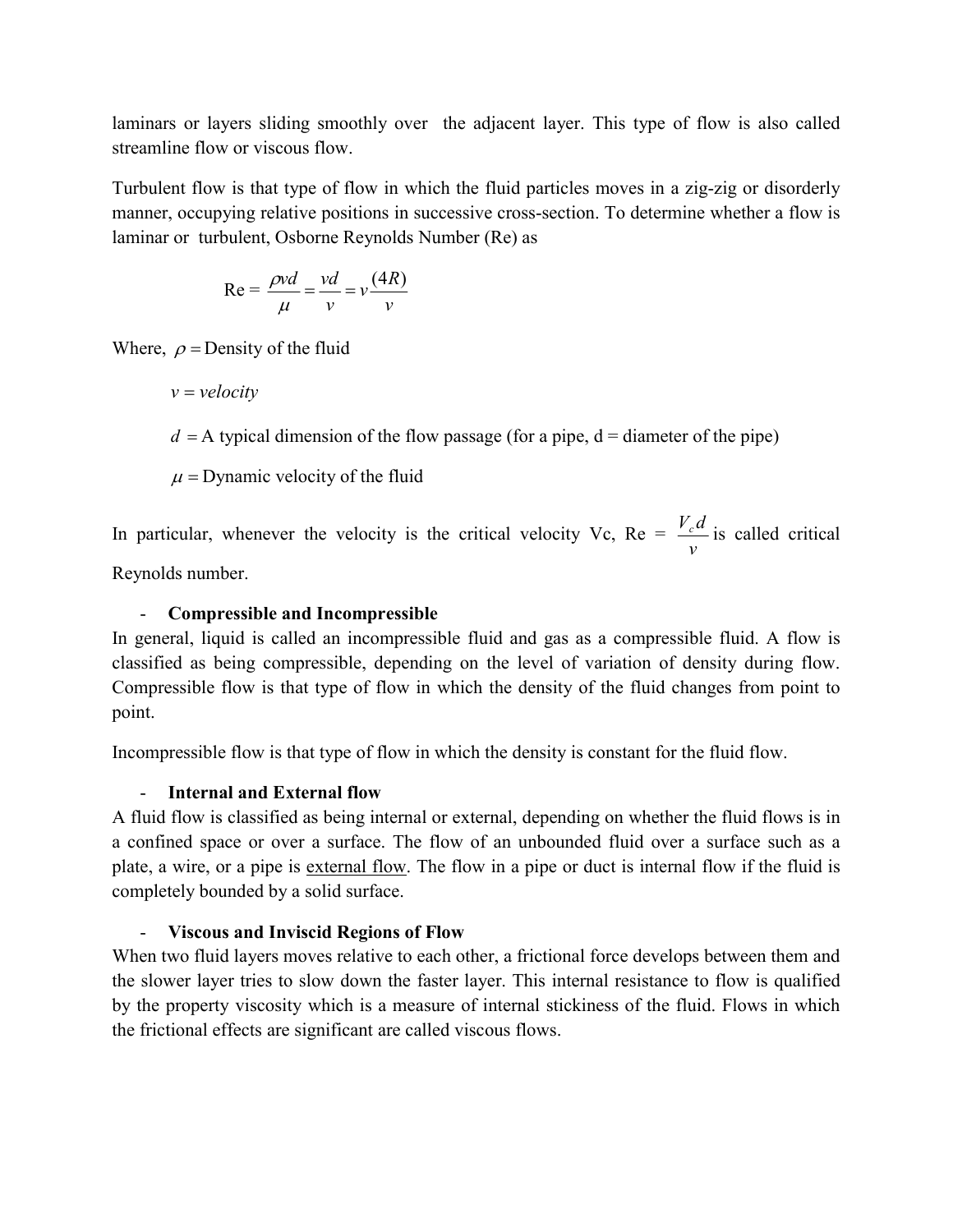### - **Rotational or Irrotational:**

Rotational flow is that type of flow in which the fluid particles while flowing along streamlines, also rotate about their own axis. If the fluid particles while flowing along streamlines, do not rotate about their own axis that type of flow is called irrotational flow.

#### **Three-dimensional, two-dimensional and one-dimensional flow.**

All general flows such as a ball flying in the air and a flow around a moving automobile have velocity components in x, y and z direction. In other word, 3 Dimensional type of flow is that type of flow in which the velocity is a function of time and type of flow in which the velocity is a function of time and three mutually perpendicular directions. But for a steady threedimensional flow the fluid parameters are functions of three space co-ordinates (u,y and z). Expressing the velocity components in the x,y and z axial direction u,v and w, then

$$
u = U(x, y, z), v = V(x, y, z), w = W(x, y, z)
$$

Consider water running between two parallel plates cross-cut vertically to the plates and parallel to the flow. If the flow states are on all planes parallel to the cut plane, the flow is called a two-dimensional flow since it can be described by two coordinates x and y. expressing the velocity components in the x and y directions as u and v respectively, then

$$
u = U(x, y, t), v = V(x, y, t), w = 0
$$

A flow in which the flow parameter such as velocity is a function of time and one space coordinate only, say x. for one-dimensional flow

$$
u = U(x), v = 0, w = 0
$$

#### **Laws Governing the motion of bodies to fluid motion**

Fluid mechanics is based on the conservation laws of mass, momentum and energy. Historically, the conservation laws are first applied to a fixed quantity of matter called a closed system or just a system, and then extended to region in space called control volumes. The conservation relations are also called balance equations since any conserved quantity must balance during a process.

### - **Conservation of Mass**

The conservation of mass relation for a closed system undergoing a change is expressed as  $m_{sys}$  = constant or  $\frac{m_{sys}}{dt} = 0$ ,  $\frac{dm_{sys}}{dr} = 0$ , which is the statement that mass of the system remains constant during a process. For a control volume (CV), mass balance is expressed in rate form as: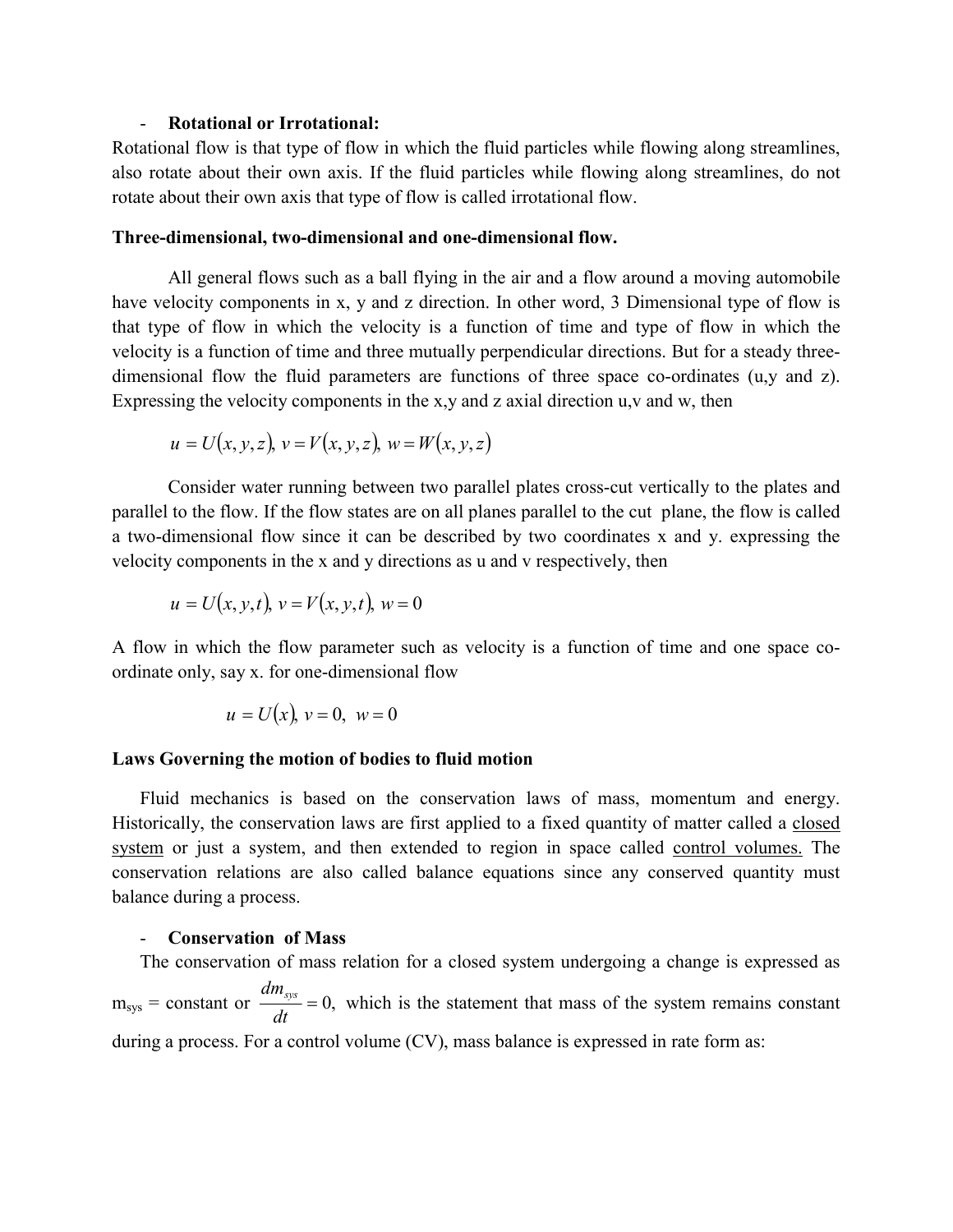conservation of mass: *dt*  $\dot{m}_{in} - \dot{m}_{out} = \frac{dm_{cv}}{dt}$ 

Where  $\dot{m}_{in}$  and  $\dot{m}_{out}$  are the total rates of mass flow into and out of the control volume, respectively, and  $\frac{dm_{cv}}{dt}$  is the rate of change of mass within the control volume boundaries.

### - **Conservation of Momentum**

The product of the mass and velocity of a body is called the linear momentum or just the momentum of the body, and the momentum of a rigid body of mass in moving with a velocity  $\vec{V}$  *is*  $m \vec{V}$ . Newton's second law states that the acceleration of a body is proportional to the net force acting on it and is inversely proportional to its mass, and that the rate of change of the momentum of a body is equal to the net force acting on the body.

Therefore, the momentum of a system remains constant only when the net force acting on it is zero, and thus the momentum of such systems is conserved. This is known as the conservation of momentum principle. In fluid mechanics, Newton's second law is usually referred to as the linear momentum equation, together with angular momentum equation.

### - **Conservation of Energy**

Energy can be transferred to or from a closed system by heat or work, and the conservation of energy principle requires that the net energy transfer to or from a system during a process be equal to the change in the energy content of the system. Control volumes involve energy transfer via mass flow also, and conservation of energy principle, also called the energy balance, is expressed as

Conservation of energy: 
$$
\dot{E}_{in} - \dot{E}_{out} = \frac{dE_{cv}}{dt}
$$

Without  $\dot{E}_{in} - \dot{E}_{out}$  are the total rates of energy transfer into and out of the control volume, respectively, and  $\frac{dE_{cv}}{dt}$  is the rate of change of energy within the control volume boundaries.

The law of conservation of energy states that the time rate of change of total energy possessed by a system of particles is equal to the rate of addition of heat energy to the system, less the rate of work done by the system

$$
\frac{dE}{dt} = \frac{dQ}{dt} - \frac{dW}{dt}
$$

- **Conservation of Mass Principle**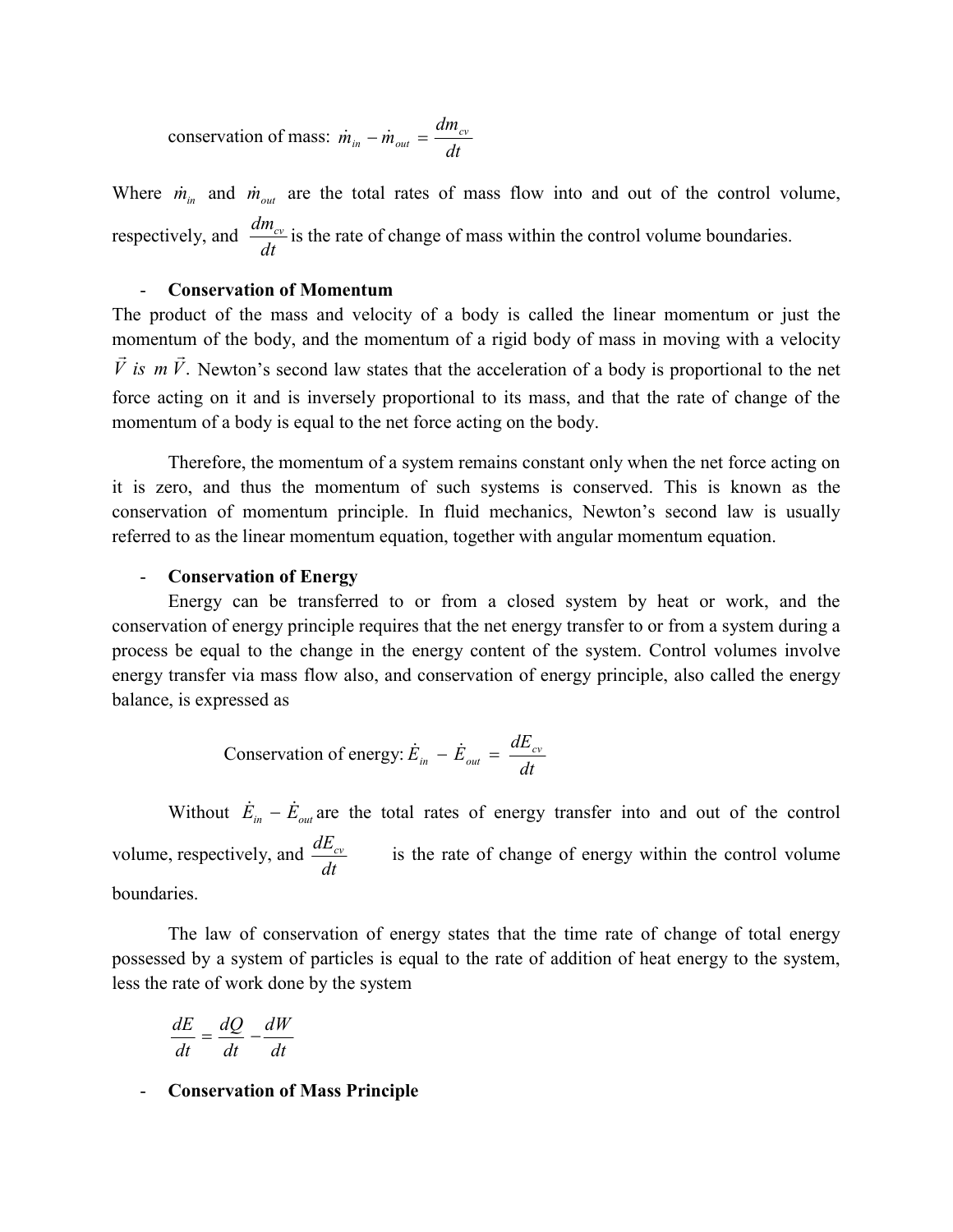The conservation of mass principle for a control volume can be expressed as: The net mass transfer to or from a control volume during a time interval  $\Delta t$  is equal to net change (increase or decrease) of the total mass within the control volume during  $\Delta t$ . That is,

$$
\begin{pmatrix}\n\text{Total mass entering the} \\
\text{the CV during } \Delta t\n\end{pmatrix} - \begin{pmatrix}\n\text{Total mass leaving} \\
\text{the CV during } \Delta t\n\end{pmatrix} = \begin{pmatrix}\n\text{Net change of mass within} \\
\text{the CV during } \Delta t\n\end{pmatrix} \text{or}
$$
\n
$$
m_{in} - m_{out} = \Delta m_{cv}
$$

Where  $\Delta m_{cv} = m_{final} - m_{initial}$  is the change in the mass of the control volume during the process. It can also be expressed in rate form as

$$
\dot{m}_{in} - \dot{m}_{out} = \frac{dm_{cv}}{dt} \left(kg/s\right)
$$

Where  $\dot{m}_{in} - \dot{m}_{out}$  are the total rates of mass flow into and out of the control volume, and  $\frac{dm_{cy}}{dt}$ is the rate of change of mass within the control volume boundaries.

Consider a control volume of arbitrary shape in the figure below, the mass of a differential volume dV within the control volume is  $dm = \ell dV$ . The total mass within the control volume at any instant in time t is determined by integration to be

Total mass within the CV:  $M_{cv} = \int \rho \partial v$ 

Then the time rate of change of the amount of mass within the control volume is expressed as

Rate of change of mass within the CV  $\frac{c}{dt} = \frac{a}{dt}\int_{cV} \rho dv$ *dt d dt cr cv dm*  $=\frac{u}{l} \int_{cV} \rho$ 

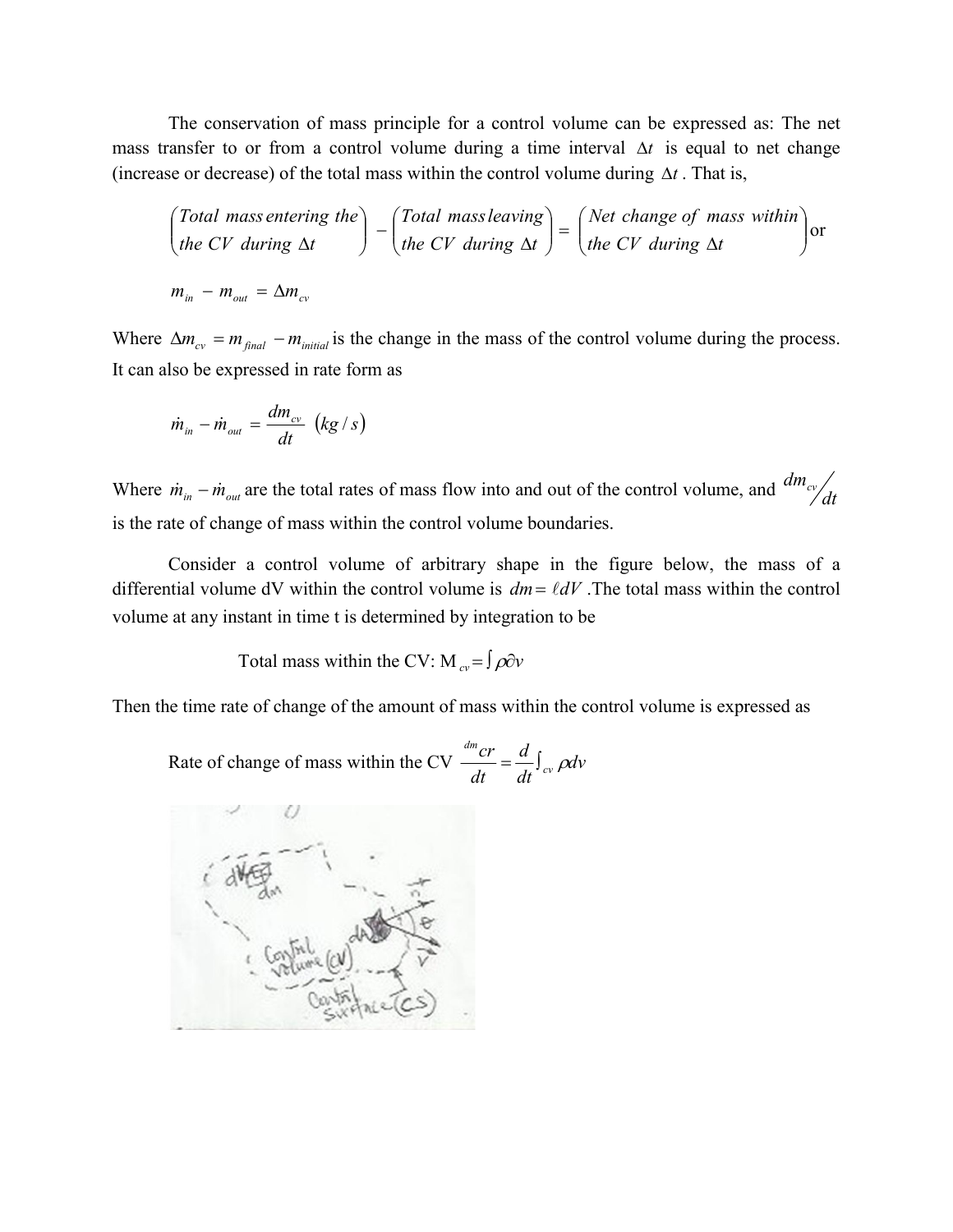For a special case of no mass crossing the control surface (i.e., the control volume is a closed system), the conservation of mass principle reduces the  $\frac{dm_{cy}}{dt} = 0$  This is valid whether the control volume is fixed, moving, or deforming.

Now consider mass flow into or out of the control volume through a differential area dA on the control surface of a fixed control volume. Let  $\vec{n}$  be the outward unit vector of dA normal to dA and  $\vec{V}$  be the flow velocity at dA relative to a fixed coordinate system as shown above. In general, the velocity may cross dA at an angle  $\theta$  off the normal of dA, and the mass flow rate is proportional to the normal component of velocity  $\vec{V}_n = \vec{V} \cos \theta$  ranging from a maximum outflow of  $\overline{a}$ for  $\theta = 0$ (flow is normal to dA) to a minimum of zero for  $\theta = 90^\circ$  (flow is tangent to dA) to a maximum inflow of  $\vec{V}$  for  $\theta = 180^\circ$  (flow is normal to dA) but in the opposite direction). Making use of the concept of dot product of two vectors, the magnitude of the normal component of velocity is

Normal component of velocity:  $V_n = V \cos \theta = \vec{v} \cdot \vec{n}$ 

The mass flow rate through  $dA$  is proportional to the fluid density e, normal velocity  $V_n$ , and the flow area dA, and is expressed as

Differential mass flow rate:  $\partial m = \ell v_n dA = \ell (v \cos \theta) dA = \ell (\vec{v} \cdot \vec{n}) dA$ 

The net flow rate into or out of the control volume through the entire control surface is obtained by integrating  $\partial$  m over the entire control surface,

Net mass flow rate:  $m_{net} = \int_{cs} \partial m = \int_{cs} \rho v_n dA = \int_{cs} \rho (\vec{v} \cdot \vec{n}) dA$ 

Note  $V_n = \vec{v} \cdot \vec{n} = v \cos \theta$  is positive for  $\theta$ , < 90<sup>°</sup> (outflow) and negative for  $\theta > 90^\circ$  (inf low). Therefore, the direction of flow is automatically accounted for, and the surface integral in above equation directly gives the net mass flow rate. A positive value for  $m_{net}$  indicates a net outflow of mass and a negative value indicates a net inflow of mass.

General conservation of mass:  $\frac{d}{dx}\int_{cv} \rho dv + \int_{cs} \rho (\vec{v} \cdot \vec{n}) dA = 0$ *dt d*  $_{cv} \rho dv + \int_{cs} \rho(\vec{v}.\vec{n})$ 

It states that the time rate of change of mass within the control volume plus the net mass flow rate through the control surface is equal to zero.

### **Conservation of Momentum Principle**

Newton's laws are relations between motion of bodies and the forces acting on them. For a rigid body of mass m, Newton's law is expressed as :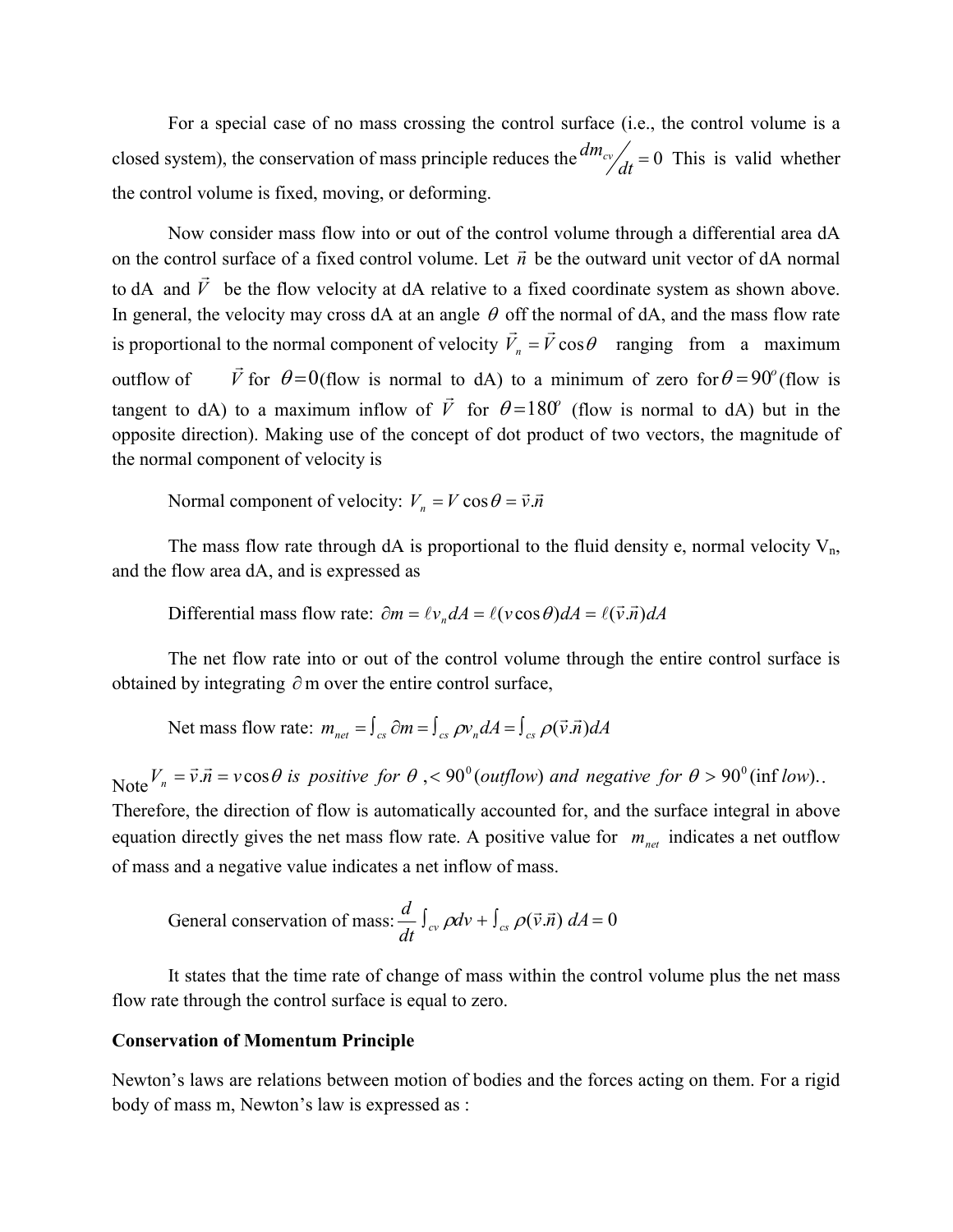$$
\vec{F} = m\vec{a} = m\frac{d\vec{V}}{dt} = d\frac{(mv)}{dt}
$$

Where *F*  $\rightarrow$ is the net force acting on the body and a is the acceleration of the body *under the influence of F*  $\frac{1}{x}$ *.* 

The momentum of a system remains constant only when the net force acting on it is zero, and thus the momentum of such a system is conserved. This is as the conservation of momentum principle.

In fluid mechanics, however, the net force acting on a system is typically not zero, and we prefer to work with the linear momentum equation rather than the conservation of momentum principle.

The counterpart of Newton's second law for rotating bodies is expressed as  $M = I\vec{\alpha}$ ,  $\vec{r}$   $\vec{r}$  $M = I$ where *M*  $\rightarrow$ is the net moment or torque applied on the body, I is the moment of Inertia of the body about the axis of rotation and  $\vec{\alpha}$  is the angular acceleration. It can also be expressed in terms of the rate of change of angular momentum  $\frac{dH}{dt}$ *dH*  $\ddot{\phantom{0}}$ as

Angular momentum equation 
$$
\vec{M} = I\vec{\alpha} = I\frac{d\vec{\omega}}{dt} = d\frac{(I\vec{\omega})}{at} = \frac{d\vec{H}}{dt}
$$

Where  $\omega$  is the angular velocity. For a rigid body rotating about a fixed x-axis, the angular momentum equation is written in scalar form as

Angular momentum about x-axis 
$$
M_x = I_x \frac{d\omega_s}{dt} = \frac{dH_x}{dt}
$$

#### **Forces acting on a Control Volume**

The forces acting on a control volume consist of body forces that act throughout the entire body of the control volume (such as gravity, electric and magnetic forces) and surface forces that act on the control surface (such as pressure and viscous forces and reaction forces at points of contact.

A control volume can be selected as any arbitrary region in space through which fluid flows, and its bounding control surface can be fixed, moving, and even deforming during flow.

In control volume analysis, the sum of all forces acting ion the control volume at a particular instant in time is represented by  $\sum \vec{F}$  and is expressed as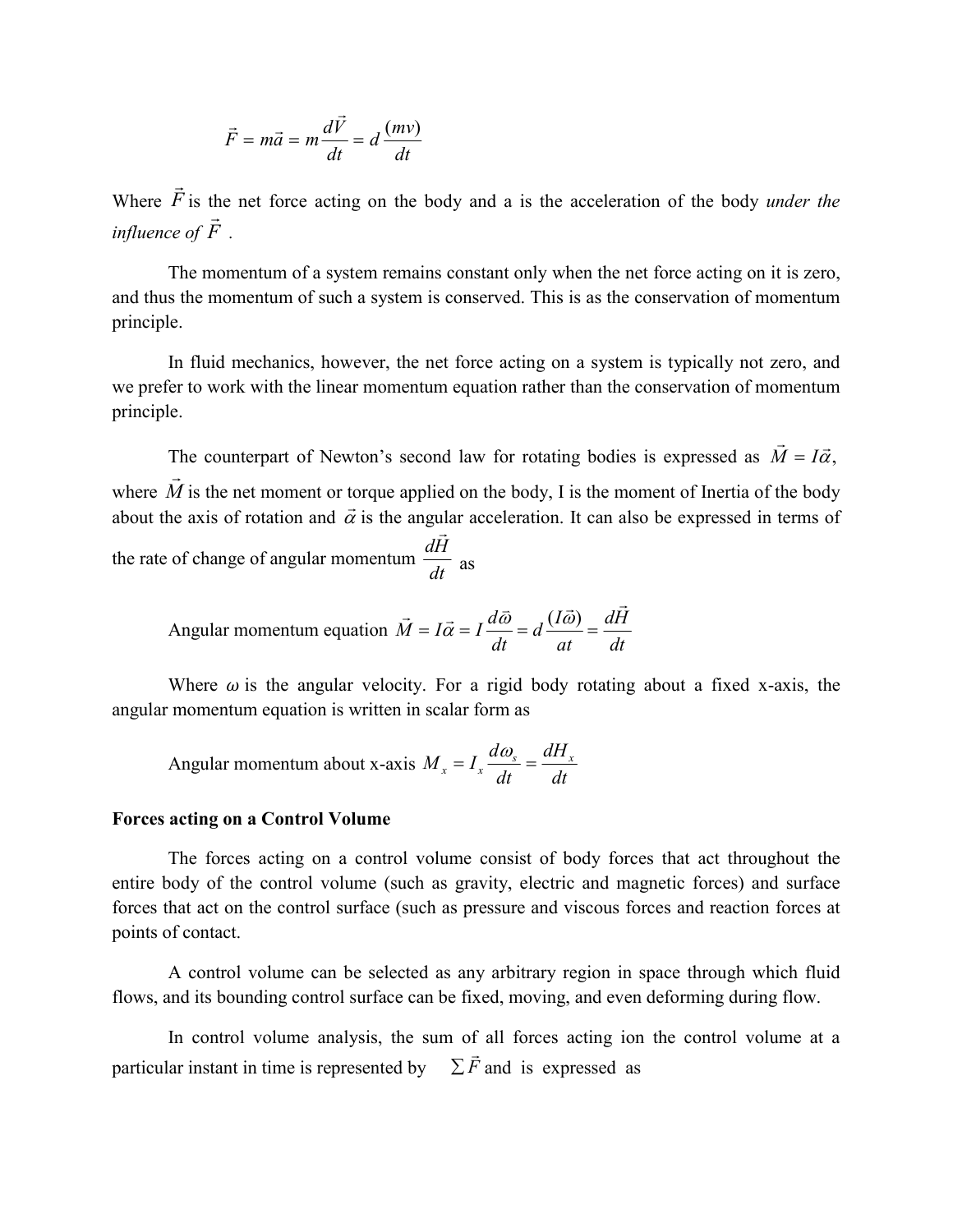Total force acting on control volume  $\sum \vec{F} = \sum \vec{F}_{body} + \sum \vec{F}_{surface}$ 

Newton's second law for a system of mass m subjected to net force  $\sum \vec{F}$  is

$$
\sum \vec{F} = m\vec{a} = m\frac{d\vec{v}}{dt} = \frac{d}{dt} (m\vec{v})
$$

Where  $m\vec{v}$  is the linear momentum of the system.

More generally, Newton's second law may be expressed as

$$
\sum \vec{F} = \frac{d}{dt} \int_{sys} \rho \vec{v} \, dv
$$

Where  $\rho \vec{v} dv$  is the momentum of a differential elemental dV which has mass  $\partial m = \rho dv$ 

The general form of linear momentum equation that applies to fixed, moving or deforming control volumes is

$$
\sum \vec{F} = \frac{d}{dt} \int_{cv} \rho \vec{v} dv + \int_{cs} \rho \vec{v} (\vec{v} \cdot \vec{n}) dA
$$

Which is word implies

$$
\begin{pmatrix}\nThe sum of all \\
external forces \\
acting on a Cv\n\end{pmatrix} = \begin{pmatrix}\nThat time rate of change \\
of linear momentum of the \\
contents of the CV\n\end{pmatrix} + \begin{pmatrix}\nThe net flow rate of \\
linear momentum out of the \\
control surface by mass flow\n\end{pmatrix}
$$

For a fixed control volume (no motion or deformation of control volume)  $V_r = V$  and the linear momentum equation becomes

Fixed CV = 
$$
\sum \vec{F} = \frac{d}{dt} \int_{cv} \rho \vec{v} dv + \int_{cs} \rho \vec{v} (\vec{v} \cdot \vec{n}) dA
$$

During steady flow:  $\sum \vec{F} = \int_{cs} \rho \vec{v}(\vec{v}_r, \vec{n}) dA$ 

*V*  $\rightarrow$ = fluid velocity as viewed form an inertial reference frame

The product  $\rho(\vec{v}, \vec{n})dA$  = the mass flow rate through area element dA into or out of the control volume.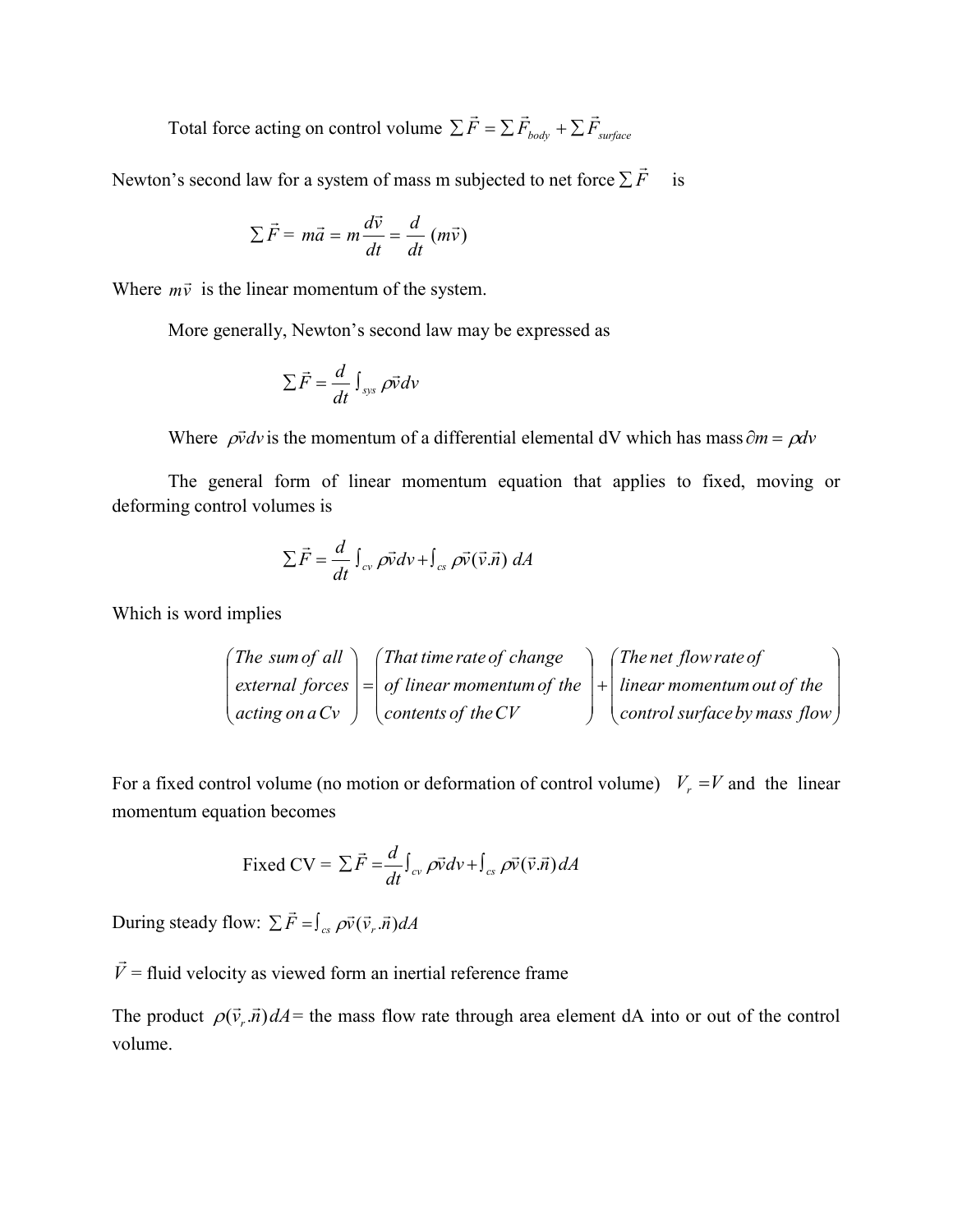### **ENERGY EQUATION**

For a system of fluid particles, the law of conservation of energy states that the total energy E of the system increases from state 1 to state 2 by an amount equal to the total heat Q added to the system of particles less the work done W by the system of fluid particles;

$$
E_2-E_1=Q-W
$$

E is the total energy possessed by the system in a given state and thereby includes the kinetic and potential energy of the entire system mass, the internal energy associated with random motion of the molecules comprising the system, and other forms of storable energy.

The above equation in differential form becomes

$$
dE = dQ - dW
$$

Applying law of conservation of energy to a control volume in a fluid, in which mass is entering and leaving across the surface bounding the control volume.

$$
\frac{dE}{dt}\Big|_{system} = \frac{dE}{dt}\Big|_{cv} + \int e\ell v_n dA
$$
  

$$
e = energy per unit mass
$$
  

$$
\frac{d}{dt}(Q - W) = \frac{dE}{dt}\Big|_{cv} + \int e\rho v_n d_A
$$

If the system possesses only internal, kinetic the potential energies

$$
E = U + K.E + P.E \text{ or } U + \frac{v^2}{2} + gz
$$
  

$$
\therefore \frac{d}{dt}(Q - W) = \frac{dE}{dt}\Big|_{cv} + \int_{cs} \left(U + \frac{v^2}{2} + gz\right) \rho v_n dA
$$

### **Euler's Equation of Motion**

This is equation of motion in which the force due to gravity and pressure are taken into consideration. This is derived by considering the motion of a fluid element along a streamline as:

Consider a streamline in which flow is taking place in s-direction as shown below. Consider a cylindrical element of cross-section dA and length ds. The force acting on the cylindrical element are:

1. Pressure force pdA in the direction of flow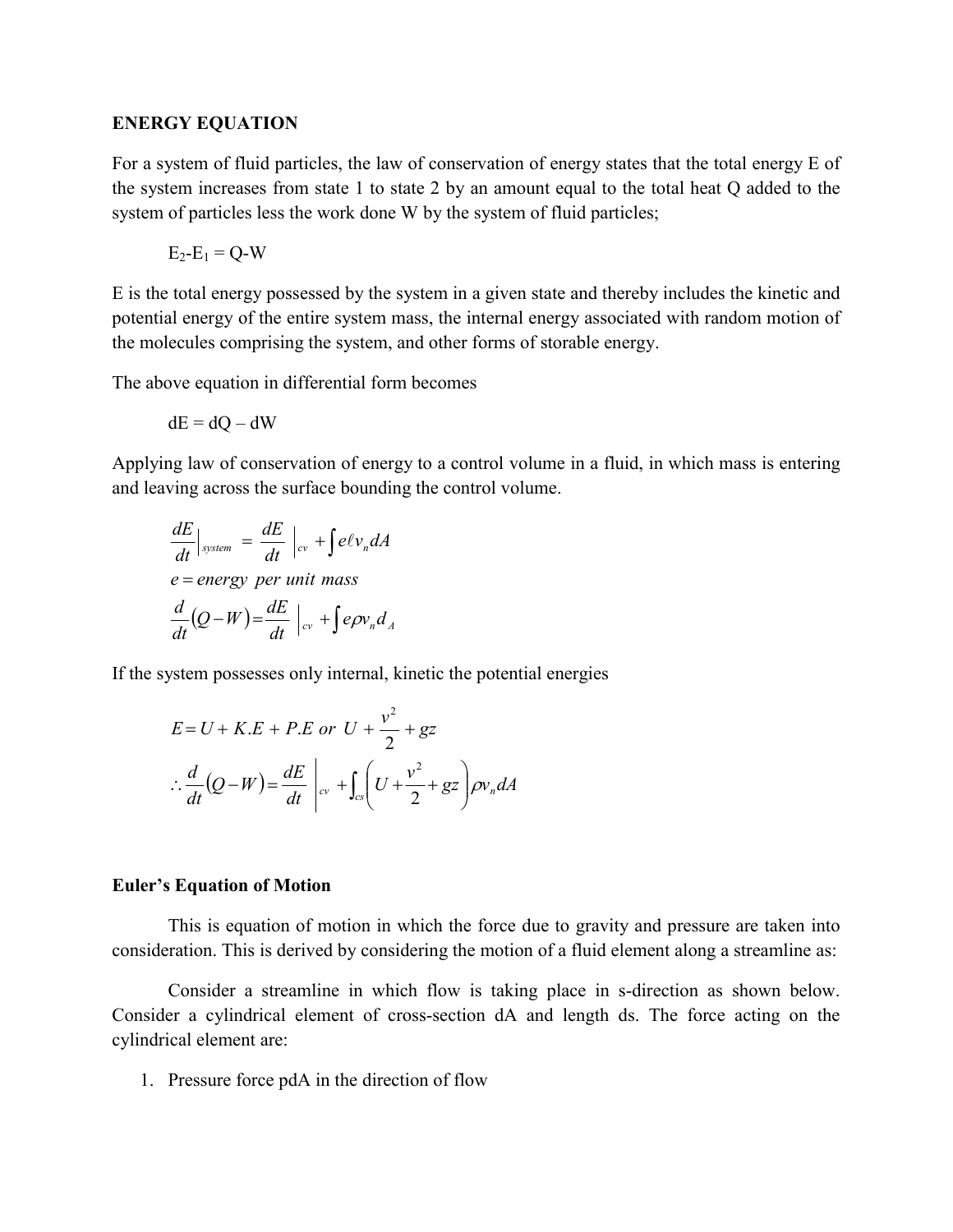- 2. Pressure force  $p + \frac{p}{2} ds$   $dA$ *s*  $p + \frac{\partial p}{\partial} ds$ J  $\left(p+\frac{\partial p}{\partial s}ds\right)$  $\setminus$ ſ  $\partial$  $+\frac{\partial p}{\partial z}ds$  as  $\partial dA$  opposite to the direction of flow
- 3. Weight of element *egdAds*

Let is the angle between the direction of flow and the line of action of the weight of element

The resultant force on the fluid element in the direction is S must be equal to the mass of fluid element x acceleration in the directions.

$$
\therefore \text{ pdA} - \left(p + \frac{\partial p}{\partial s} ds\right) dA - \rho g dA ds \cos \theta
$$

 $=$ *pdAds* $\times a_s$ 

Now 
$$
a_s = \frac{dv}{dt}
$$
,

Where v is a function of s and t



Forces on a fluid element

If the flow is steady,  $\frac{u}{1} = 0$ *dt dV*

$$
\therefore as = \frac{VdV}{ds}
$$

Substituting the value of  $a_s$  in the equation above we get mass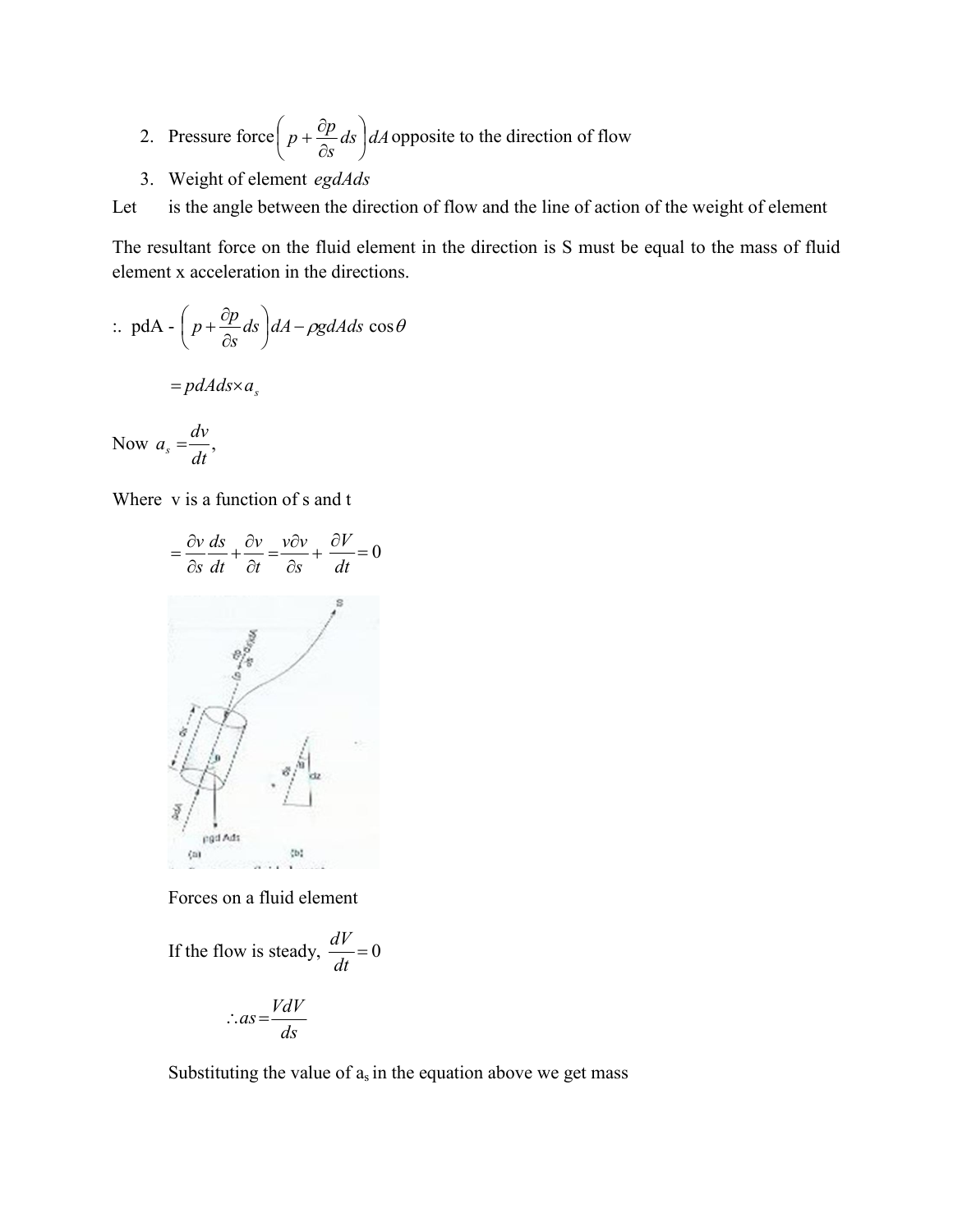$$
-\frac{\partial p}{\partial s}ds dA - \ell g dA ds \cos \theta = \rho dA ds \times \frac{VdV}{dS}
$$

Dividing by  $\rho$ dsdA,

$$
-\frac{\partial p}{\rho ds} - g \cos \theta = \frac{VdV}{dS}
$$
  
or  $\frac{\partial p}{\rho ds} + g \cos \theta + \frac{Vdv}{dS} = 0$ 

But from fig(b) we have  $\cos \theta = \frac{dz}{ds}$ 

$$
\therefore \frac{1}{\ell} \frac{\partial p}{\partial S} + g \frac{dz}{ds} + \frac{Vdv}{\partial s} = 0 \text{ or } \frac{dp}{\ell} + gdz + Vdv = 0
$$
  

$$
\frac{\partial p}{\ell} + gdz + vdv = 0 \left[ Euler's equation of motion \right]
$$

# **Bernoullis equation from Eulers Equation**

Bernoulli equation is obtained by integrating the Eurler's equation of motion as

$$
\int \frac{dp}{\ell} + \int gdz + \int vdv = const
$$
an t

If the flow is incompressible,  $\rho$  is constant and

$$
\therefore \frac{P}{\ell} + gz + \frac{v^2}{2} = \text{const} \text{an} t
$$
\n
$$
\text{or } \frac{P}{\ell g} + Z + \frac{v^2}{2g} = \text{const} \text{an} t
$$
\n
$$
\text{or } \frac{P}{\ell g} + \frac{v^2}{2g} + z = \text{const} \text{an} t \text{ [Bernoulli's Equation]}
$$

Where *g P*  $\rho_{l}$ pressure energy per unit weight of fluid or pressure head.

*g v* 2 2 Kinetic energy per unit weight or kinetic lead.

 $Z =$  potential energy per unit weight or potential head.